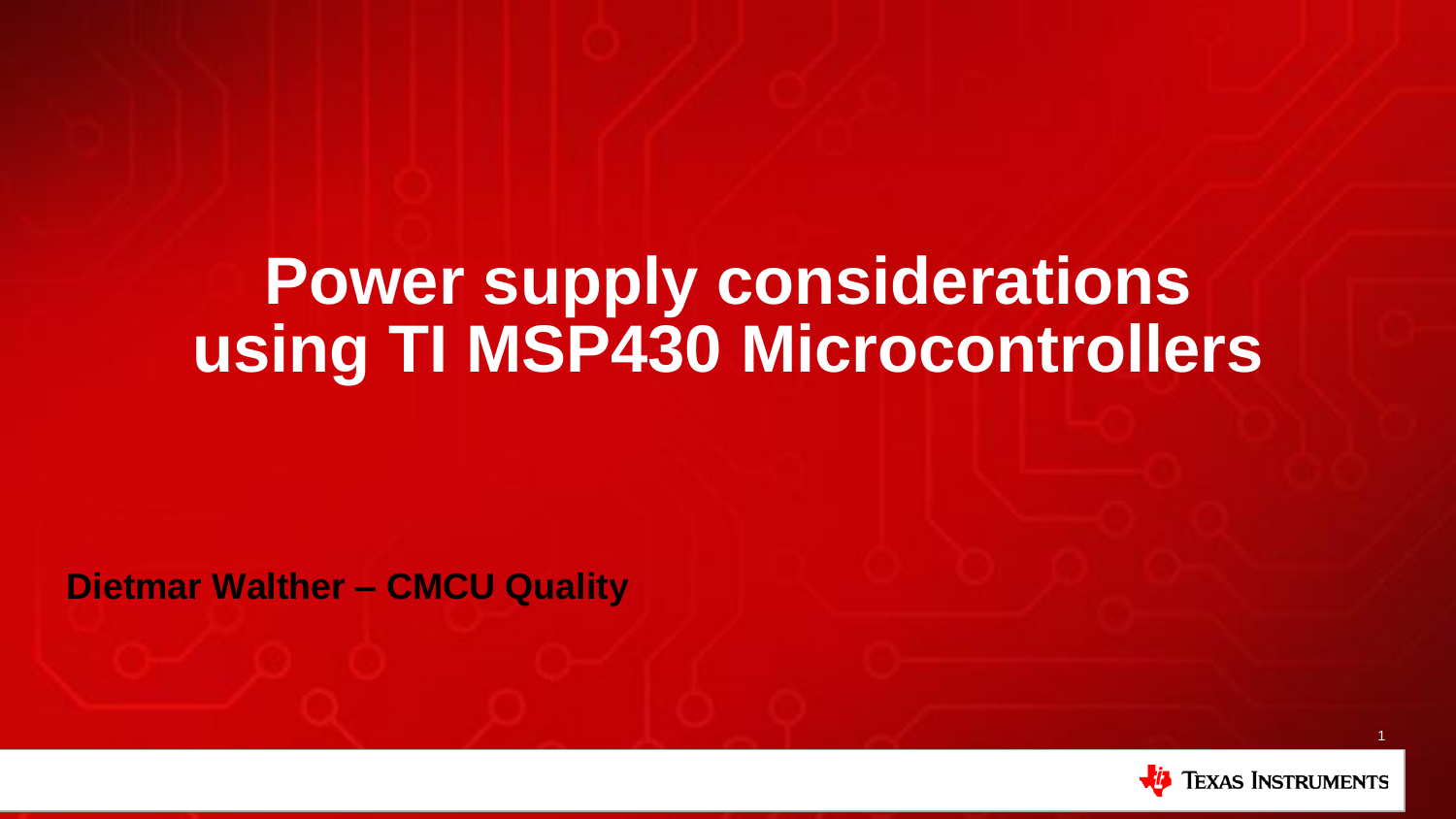## **Power Supply Considerations**

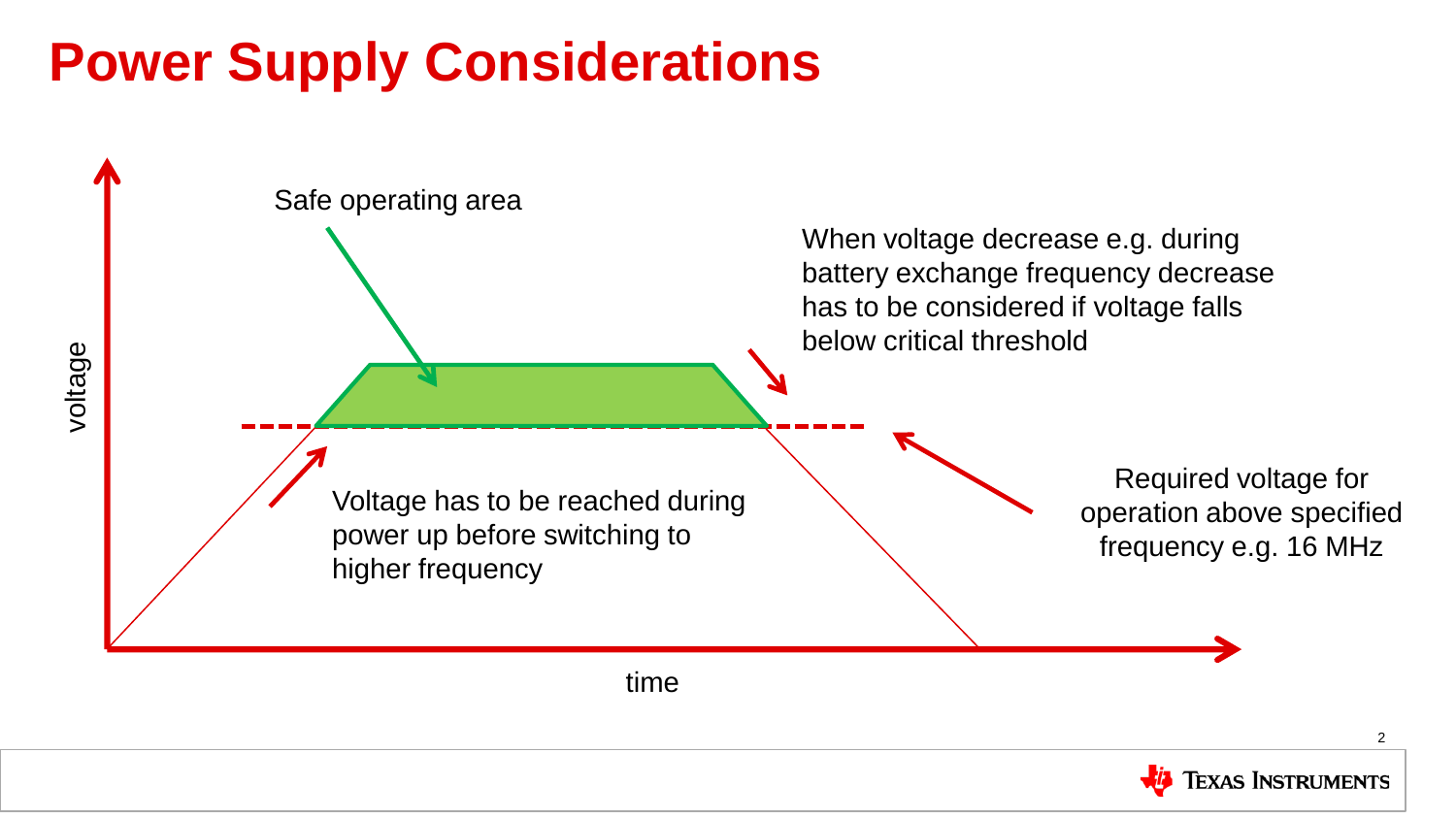# Used example code

```
#include <msp430.h>
int main (void)
 int i=0;
 P2DIR |= 0x02;// P2.1 output direction
                                       // P2.1 = SMCLKP2SEL |= 0x02;P4OUT \epsilon = ~0x88;
                                      // P4.4 and P4.7 output direction
 P4DIR |= 0x88;// Stop Watchdog Timer
 WDTCTL = WDTPW + WDTHOLD;if (CALBC1 16MHZ==0xFF)
                                       // If calibration constant erased
  л.
   while(1):
                                       // do not load, trap CPU!!
  x
 P40UT |= 0x08;// Select lowest DCOx and MODx settings
  DCOCTL = 0;BCSCTL1 = CALBC1 16MHz;// Set DCO to 16MHz
  DCOCTL = CALDCO 16MHz;P4OUT s = -0x08;
  while (1)P4OUT = 0x080;1/ P4.7 = 1
                                        1/PR.7 = 0P40UT s = -0x080;
```
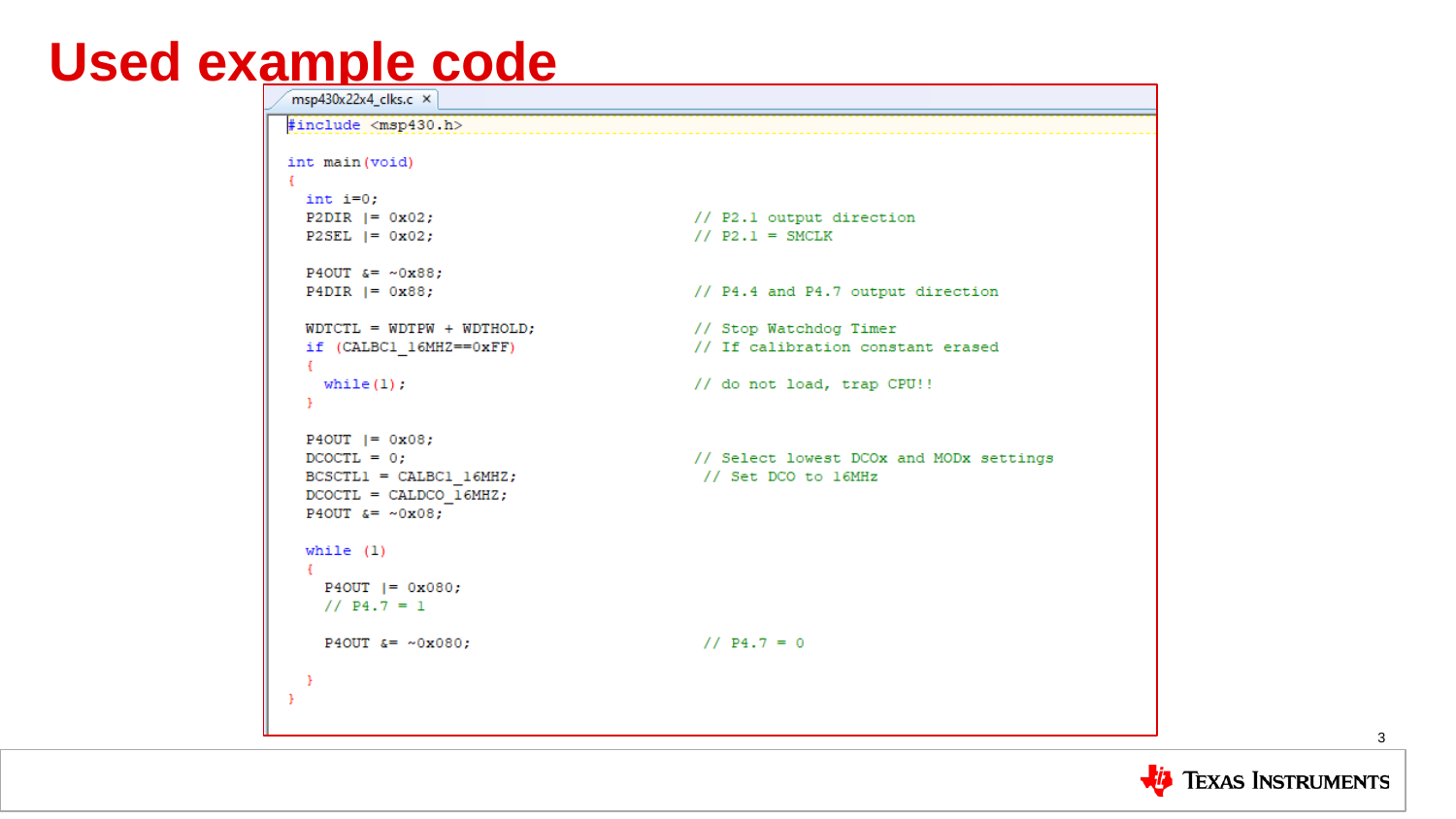# **Implemented Supply Control Circuits!**

• Brownout circuit

 $\rightarrow$  fixed voltage supervisor which controls device release at the minimum allowed voltage (safety net)

- $\rightarrow$  hysteresis implemented to operate during power up and power down
- 1. Brownout reset (BOR) circuit occurs when the device is powering up initializes the system
- 2. Also functions when no SVS is enabled and a brownout condition occurs
- 3. Sustains this reset until the input power is sufficient for the logic



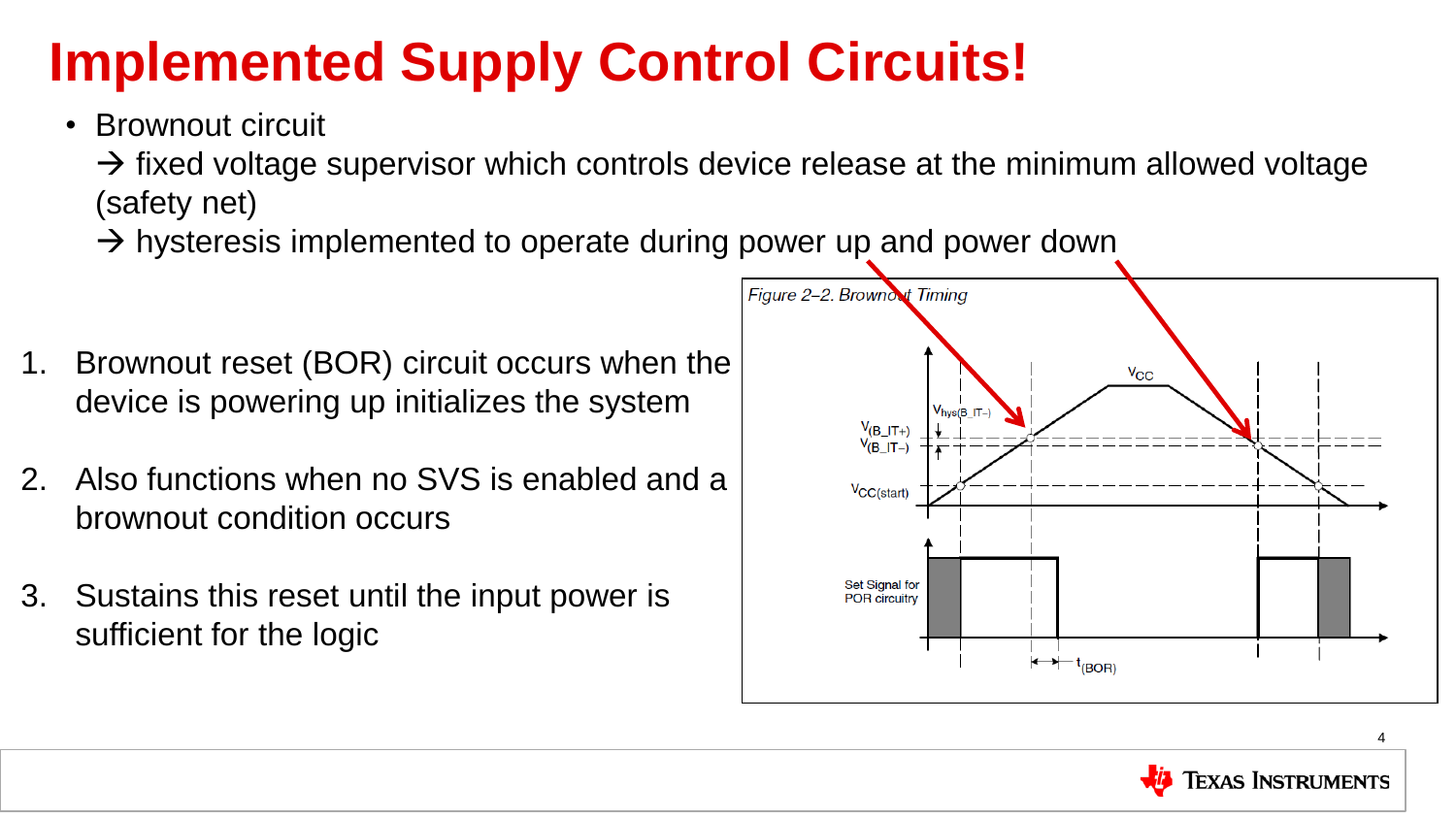#### **Used example code with delay loop**

| msp430x22x4_clks.c* ×                                                                                                          |                                                                |
|--------------------------------------------------------------------------------------------------------------------------------|----------------------------------------------------------------|
| include <msp430.h></msp430.h>                                                                                                  |                                                                |
| int main (void)                                                                                                                |                                                                |
| $int$ $i=0$ ;                                                                                                                  |                                                                |
| P2DIR $= 0x02;$<br>$P2SEL$ $I = 0x02$ ;                                                                                        | // P2.1 output direction<br>// $P2.1 = SMCLK$                  |
|                                                                                                                                |                                                                |
| P4OUT $x = -0x88$ ;                                                                                                            |                                                                |
| <b>P4DIR</b> $ = 0x88;$                                                                                                        | // P4.4 and P4.7 output direction                              |
| for $(i=0; i<250; i++)$ ;                                                                                                      | // for turn on with 2ms ramp up time                           |
| $WDTCTL = WDTPW + WDTHOLD;$<br>if (CALBC1 16MHZ==0xFF)                                                                         | // Stop Watchdog Timer<br>// If calibration constant erased    |
| Đ<br>while $(1)$ ;<br>Ъ.                                                                                                       | // do not load, trap CPU!!                                     |
| P4OUT $ = 0x08;$<br>$DCOCTL = 0$ :<br>$BCSCTL1 = CALBC1 16MHz;$<br>$DCOCTL = CALDCO 16MHz;$<br>P4OUT $\epsilon$ = $\sim$ 0x08; | // Select lowest DCOx and MODx settings<br>// Set DCO to 16MHz |
| while $(1)$<br>Ł.<br>P4OUT $ = 0x080;$<br>$1/PR.7 = 1$                                                                         |                                                                |
| P40UT $x = -0x080$ ;                                                                                                           | $1/PR.7 = 0$                                                   |
| - 3                                                                                                                            |                                                                |

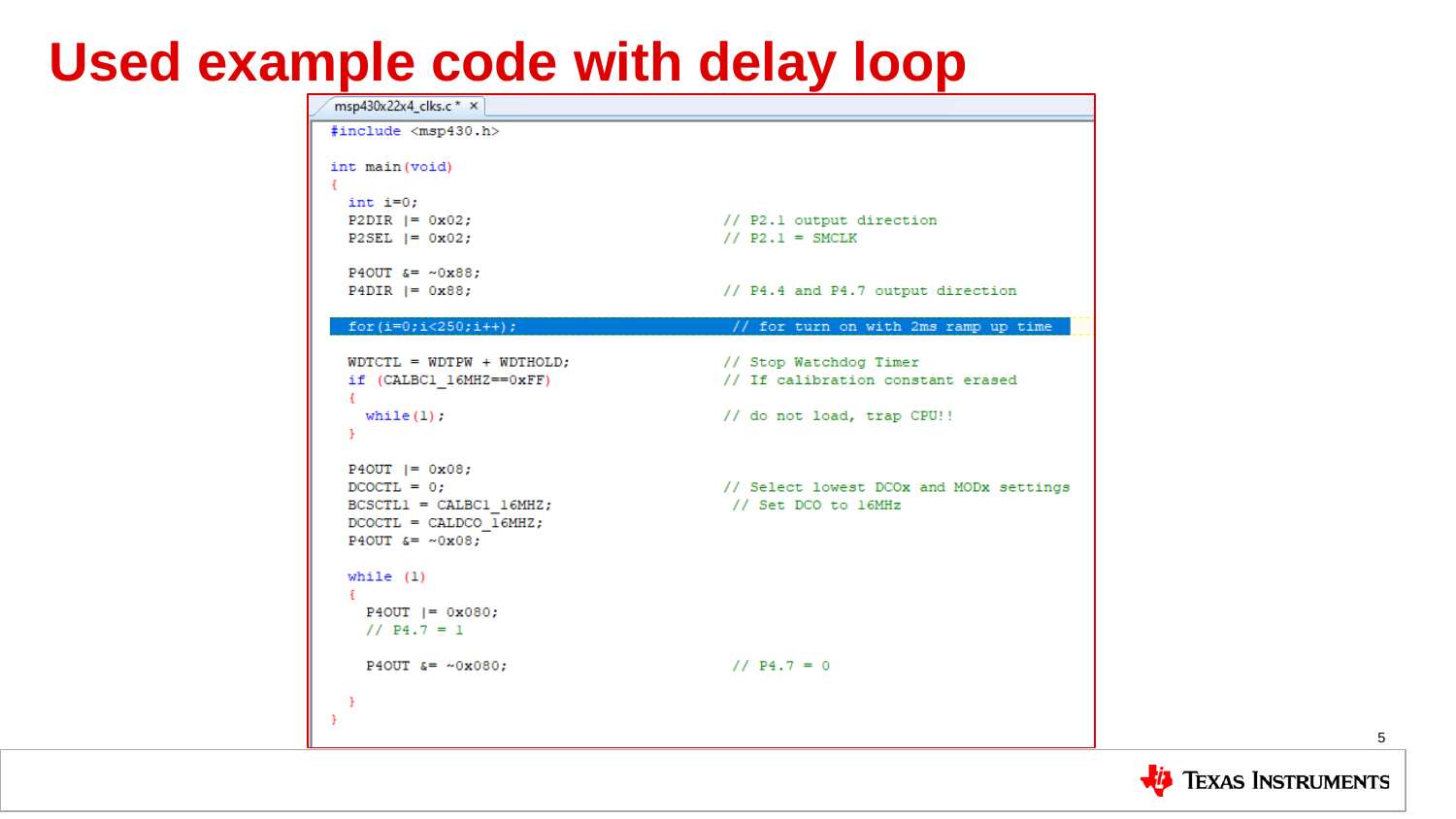### **Differences in MSP430 device families!**

- Which clock frequency at which voltage?
	- 1. For F1xx, F2xx and F4xx the supply voltage has to be reached sufficient level before increase operating frequency!



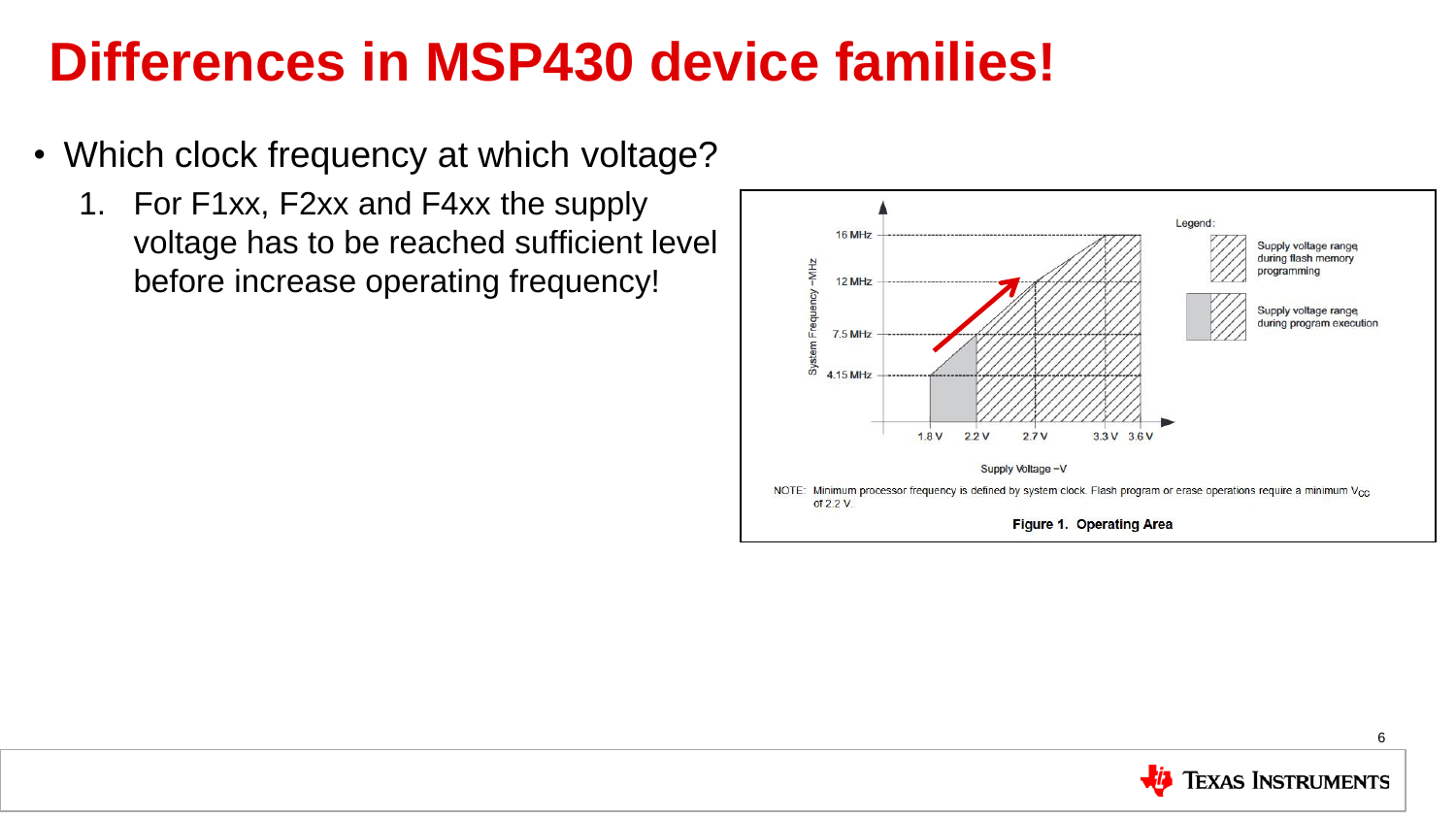#### **Differences in MSP430 device families!**

- Which clock frequency at which voltage?
	- 1. For F1xx, F2xx and F4xx the supply voltage has to be reached sufficient level before increase operating frequency!
	- 2. For F5xx/F6xx the sub regulated onboard LDO voltage level has to be considered in addition.



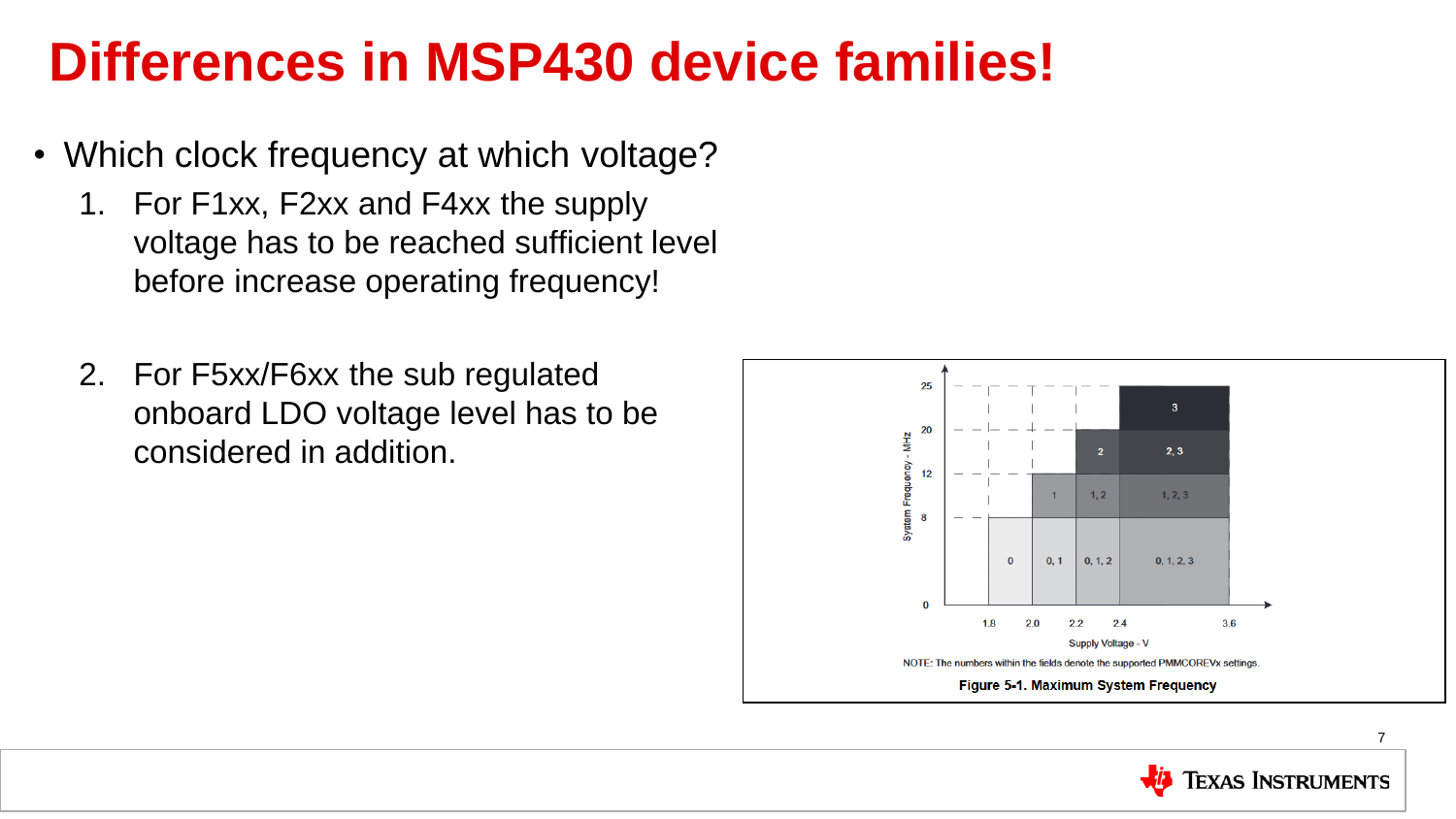### **Differences in MSP430 device families!**

- Which clock frequency at which voltage?
	- 1. For F1xx, F2xx and F4xx the supply voltage has to be reached sufficient level before increase operating frequency!
	- 2. For F5xx/F6xx the sub regulated onboard LDO voltage level has to be considered in addition.
	- 3. For FRxx device family the supply vs. frequency dependencies are much more relaxed due to improved design.

| 5.3            | <b>Recommended Operating Conditions</b>                                                                       |                    |              |            |                 |  |  |  |
|----------------|---------------------------------------------------------------------------------------------------------------|--------------------|--------------|------------|-----------------|--|--|--|
|                | Typical data are based on $V_{\text{ce}}$ = 3.0 V, $T_A$ = 25°C (unless otherwise noted)                      |                    |              |            |                 |  |  |  |
|                |                                                                                                               |                    |              |            | <b>MAY INIT</b> |  |  |  |
| $V_{CC}$       | Supply voltage range applied at all DVCC and AVCC<br>pins <sup>(1)</sup> (2) (3)                              | $1.8^{(4)}$        |              | 3.6        | v               |  |  |  |
| $V_{SS}$       | Supply voltage applied at all DVSS and AVSS pins                                                              |                    | $\mathbf{0}$ |            | v               |  |  |  |
| Тд             | Operating free-air temperature                                                                                | $-40$              |              | 85         | ۰c              |  |  |  |
|                | Operating junction temperature                                                                                | $-40$              |              | 85         | °C              |  |  |  |
| Cover          | Capacitor value at DVCC <sup>(5)</sup>                                                                        | $1_{\square 20\%}$ |              |            | μF              |  |  |  |
|                | No FRAM wait states<br>$(NWAITSx = 0)$                                                                        | $\Omega$           |              | $R^{(7)}$  | <b>MHz</b>      |  |  |  |
| <b>ISYSTEM</b> | Processor frequency (maximum MCLK frequency) <sup>(6)</sup><br>With FRAM wait states<br>$(NWAITSx = 1)^{(8)}$ | n                  |              | $16^{(9)}$ |                 |  |  |  |
| <b>TACLK</b>   | <b>Maximum ACLK frequency</b>                                                                                 |                    |              | 50         | kHz             |  |  |  |
| <b>ISMCLK</b>  | <b>Maximum SMCLK frequency</b>                                                                                |                    |              | $16^{(9)}$ | <b>MHz</b>      |  |  |  |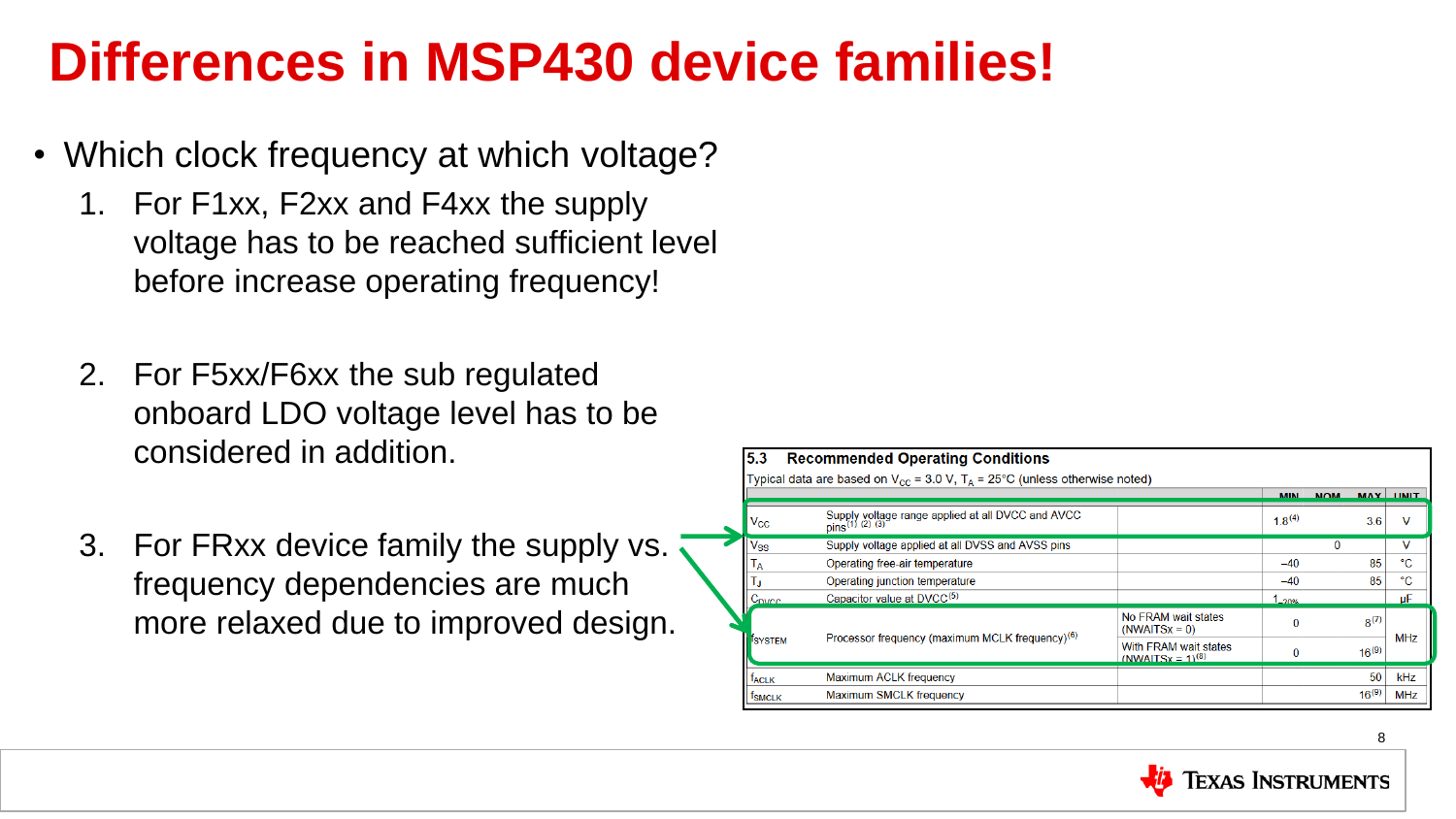# **Wrap Up**

- 1. Check out device specific datasheet and users guide for dedicated operating conditions and implemented supply voltage control features!
- 2. Consider possible supply variation scenarios on application level meeting supply voltage control circuit specifications like
	- Voltage thresholds
	- Hysteresis voltage
	- Voltage slew rates for power up & down
- 3. Keep in mind!

**It is essential to consider the recommended operating conditions during whole operation window** 

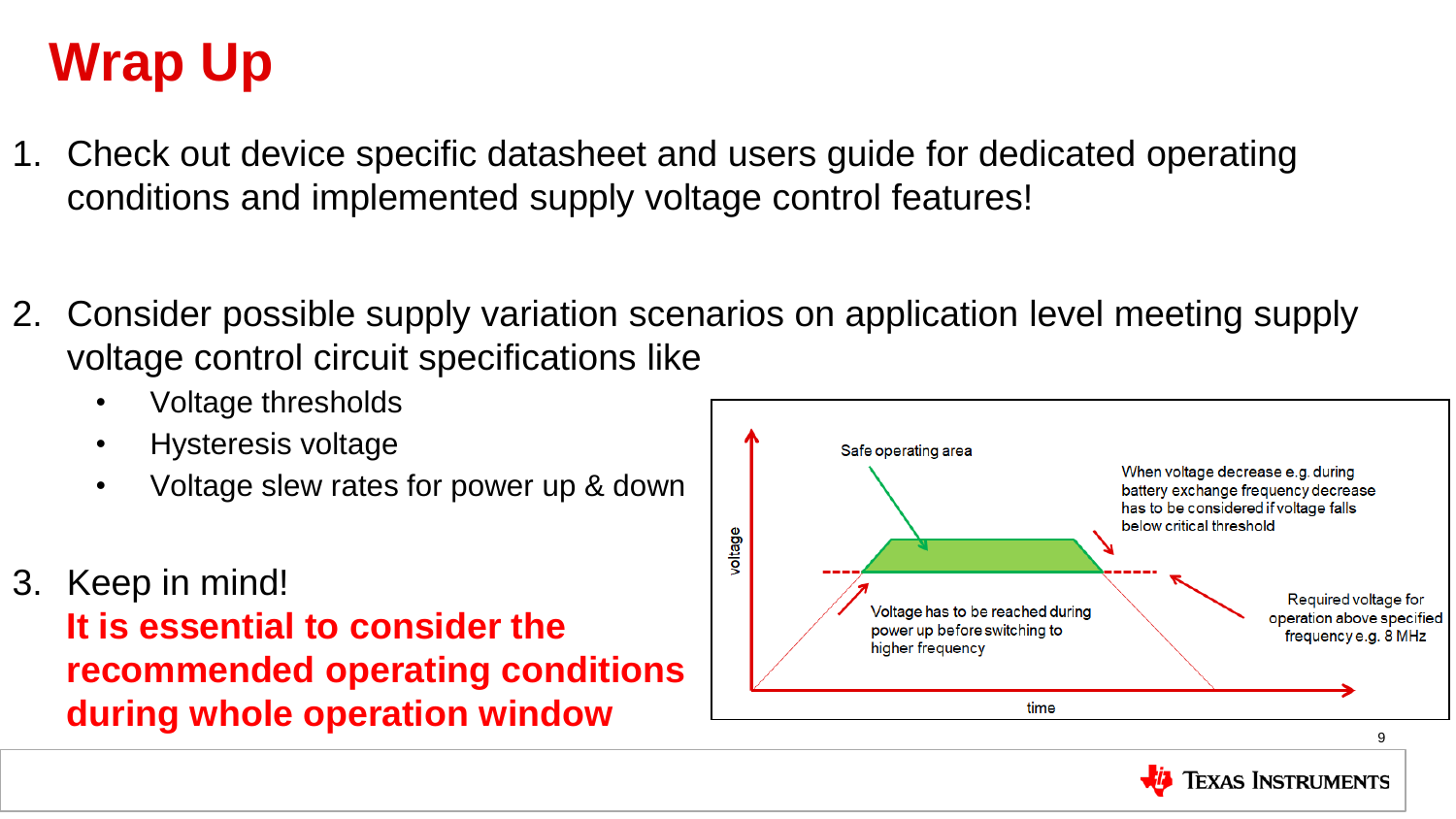

#### **Dietmar Walther – CMCU Quality**